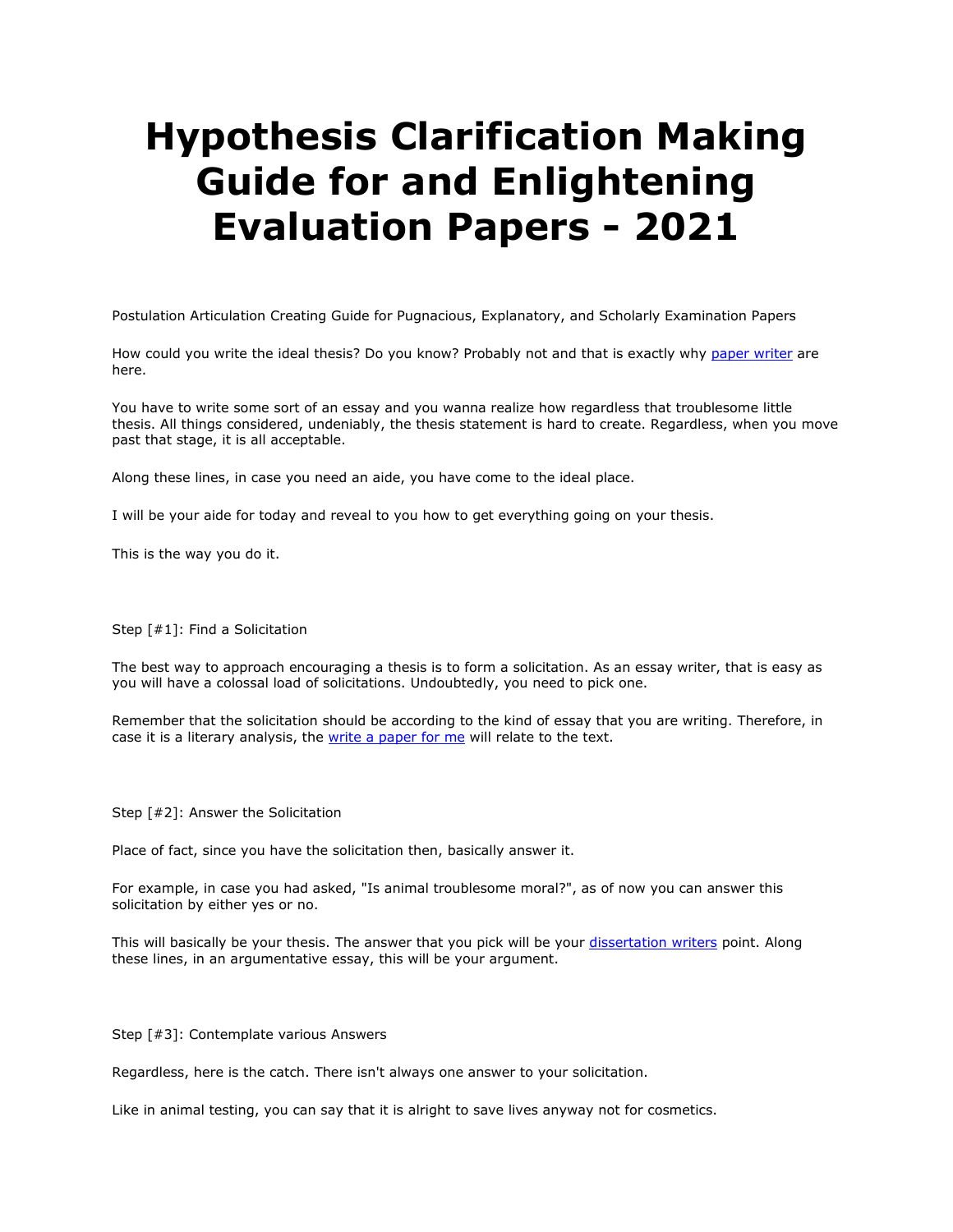Thusly, before you form your own [write my paper](https://www.sharkpapers.com/write-my-paper) thesis, you ought to contemplate your answer totally. You can always get some help for this, you know. There is no persuading reason to overthink and be anxious.

Step [#4]: Research

Unquestionably, research. One way to get some assignment help, in this case, is by research. In case you haven't the faintest idea about any other answer other than yes or no, ricochet somewhat more significant into your subject.

This will help give you loads of decisions and then, you can pick any one of them as your thesis.

So do some research.

Step [#5]: Work on the Answer

It couldn't be any more undeniable, there is always a little space for development in even the best of a thesis.

Along these lines, don't imagine that you have the best answer. Use your [essay writing service](https://www.essaywritingservice.college/) reasoning abilities and work on your thesis as much as conceivable. To do this, you need to make your answer more complicated and add reasons for your perspective.

Like assuming animal testing is bad, WHY?

Step [#6]: Adapt

Adapt. Drive forward.

At the moment that you have a workable thesis, you can adapt it to almost any sort of essay. Like the animal testing thesis above is for an argumentative essay anyway it will in general be used in an explanatory [write an essay for me](https://www.writemyessay.help/) as well. As long as you present confirmation.

Clearly you can find an article on animal testing and lead its literary analysis.

Step [#7]: One Sentence

This is the final advance and then, your essay will be done.

You need to summarize all your ideas in a solitary sentence. You need to answer that solicitation of yours and give the reasons all in one go.

This will be your thesis and you will write it at the culmination of your presentation. After that, you start to explain your viewpoint.

Straightforward as can be, accept that helps.